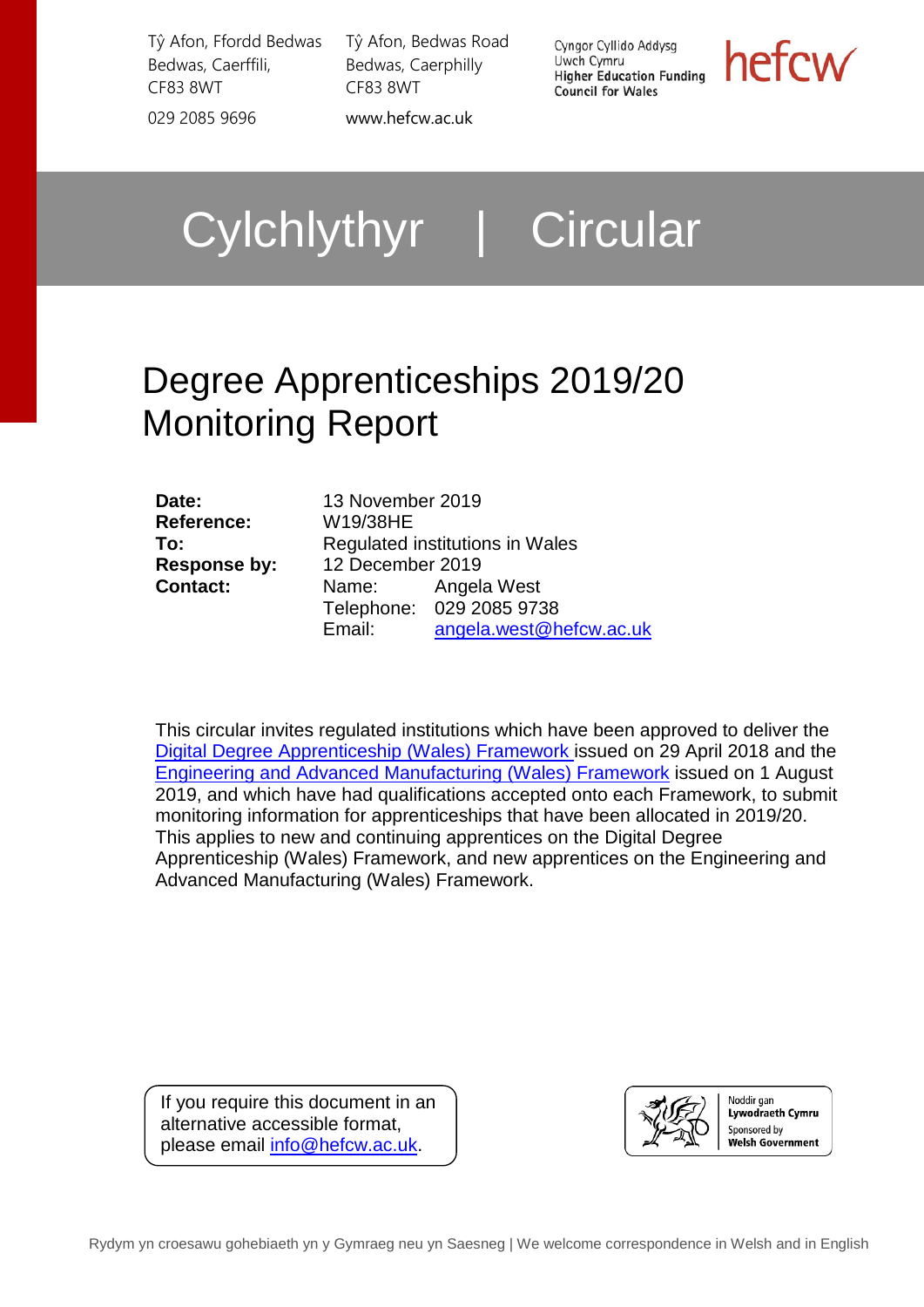## **Introduction**

1. This circular asks regulated institutions which have been approved to deliver the [Digital Degree Apprenticeship \(Wales\) Framework](http://www.afo.sscalliance.org/frameworks-library/index.cfm?id=FR04381) issued on 29 April 2018 and the [Engineering and Advanced Manufacturing \(Wales\)](http://www.afo.sscalliance.org/frameworks-library/index.cfm?id=FR04429)  [Framework](http://www.afo.sscalliance.org/frameworks-library/index.cfm?id=FR04429) issued on 1 August 2019, and which have had qualifications accepted onto each Framework, to submit monitoring information on actual apprenticeship starts in 2019/20. This applies to new and continuing apprentices on the [Digital Degree Apprenticeship \(Wales\) Framework,](http://www.afo.sscalliance.org/frameworks-library/index.cfm?id=FR04381) and new apprentices on the [Engineering and Advanced Manufacturing \(Wales\)](http://www.afo.sscalliance.org/frameworks-library/index.cfm?id=FR04429)  [Framework.](http://www.afo.sscalliance.org/frameworks-library/index.cfm?id=FR04429)

# **Background**

- 1. Circular [W19/04HE](https://www.hefcw.ac.uk/documents/publications/circulars/circulars_2019/W19%2004HE%20Degree%20Apprenticeships%20in%20Wales%20and%20Proposals%20for%20Funding%202019_20.pdf) published on 21 March 2019, invited HEFCW-funded institutions to submit proposals for funding of Degree Apprenticeships 2019/20 against one or more of the pathways identified on the Digital [Degree Apprenticeship \(Wales\) Framework,](http://www.afo.sscalliance.org/frameworks-library/index.cfm?id=FR04283) and the [Engineering and](http://www.afo.sscalliance.org/frameworks-library/index.cfm?id=FR04429)  [Advanced Manufacturing \(Wales\) Framework.](http://www.afo.sscalliance.org/frameworks-library/index.cfm?id=FR04429)
- 2. Institutions submitted proposals by 26 April 2019 and, following consideration by a panel, numbers were allocated by 12 July 2019, subject to qualifications being successfully mapped onto the [Digital Degree](http://www.afo.sscalliance.org/frameworks-library/index.cfm?id=FR04381)  [Apprenticeship \(Wales\) Framework,](http://www.afo.sscalliance.org/frameworks-library/index.cfm?id=FR04381) and the [Engineering and Advanced](http://www.afo.sscalliance.org/frameworks-library/index.cfm?id=FR04429)  [Manufacturing \(Wales\) Framework.](http://www.afo.sscalliance.org/frameworks-library/index.cfm?id=FR04429)

# **Monitoring of places allocated for 2019/20**

- 3. This circular requests monitoring information for new and continuing apprentices on the [Digital Degree Apprenticeship \(Wales\) Framework,](http://www.afo.sscalliance.org/frameworks-library/index.cfm?id=FR04381) and new apprentices on the [Engineering and Advanced Manufacturing \(Wales\)](http://www.afo.sscalliance.org/frameworks-library/index.cfm?id=FR04429)  [Framework](http://www.afo.sscalliance.org/frameworks-library/index.cfm?id=FR04429) 2019/20.
- 4. Monitoring information will be collected over three reference periods during 2019/20, comparable to [1H](#page-1-0)ESA reference periods in Data Futures. The Reference periods are:

| • Reference period one:   | 01/08/2019 - 15/11/2019 |
|---------------------------|-------------------------|
| • Reference period two:   | 16/11/2019 - 31/03/2020 |
| • Reference period three: | 01/04/2020 - 31/07/2020 |

5. **Annex A** provides a template for each institution to complete with information about those apprenticeships that are continuing in 2019/20 from 2018/19, and new apprenticeships starting between 1 August 2019 and 15 November 2019, 16 November 2019 and 31 March 2020, and 1 April 2020 and 31 July 2020.

<span id="page-1-0"></span> <sup>1</sup> HESA [www.hesa.ac.uk/collection/student/datafutures/coverage\\_of\\_the\\_record](https://www.hesa.ac.uk/collection/student/datafutures/coverage_of_the_record)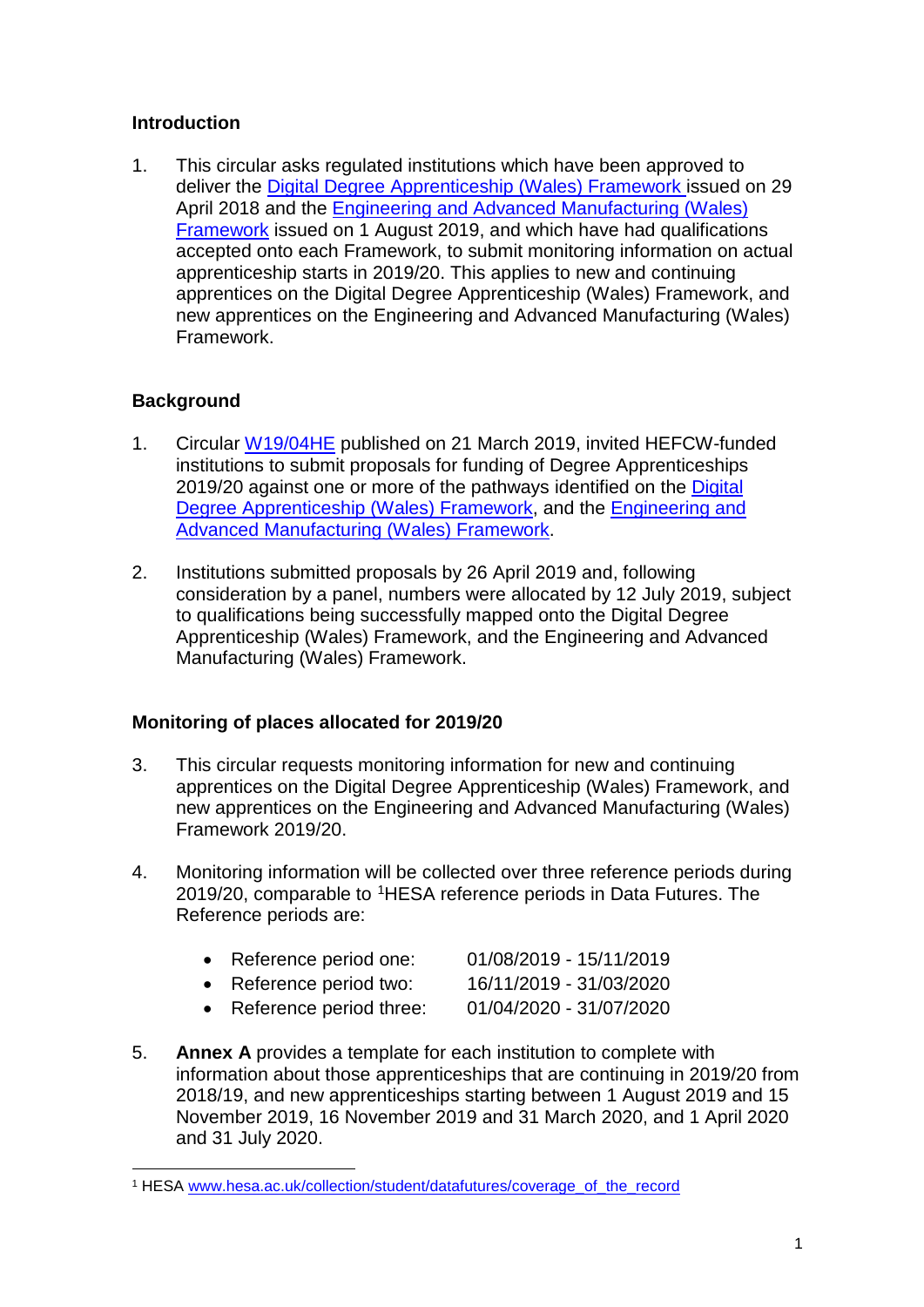- 6. The monitoring template asks for counts of apprenticeships by employer and student characteristics. The definitions used in categorising students in the template must align with those that will be used to return the students on the HESA student record for 2019/20. Further guidance is included on the template.
- 7. Institutions should ensure that the return of data in Annex A is coordinated amongst those responsible for degree apprenticeships and those responsible for student data returns. A password will be sent to each institution individually to protect completed templates returned to HEFCW.
- 8. The information returned will be used to monitor apprentice numbers recruited and calculate the funding for those apprentices. It will also be used to monitor the characteristics of the apprentices and reported publically, and to Welsh Government to track progress and compliance with delivery priorities. All shared data will be anonymised and aggregated.
- 9. Institutions are asked to notify HEFCW if apprenticeship numbers allocated in 2019/20 are unlikely to be recruited, so that the funding allocation is adjusted accordingly to ensure the budget is fully utilised by the programme. Institutions can request that numbers allocated in 2019/20 are carried forward to 2020/21. HEFCW would expect that any request is supported by evidence of a change in employer demand before a decision is approved. Allocated apprenticeship numbers cannot be carried forward beyond the three year pilot phase, i.e. beyond 2020/21.

## **Timetable**

10.Institutions are asked to return Annex A Monitoring templates, completed electronically and password protected for each reference period, by the response dates outlined below:

| <b>Action</b>                                                                                 | Date             |
|-----------------------------------------------------------------------------------------------|------------------|
| Institutions complete and return:                                                             |                  |
| Annex A Monitoring template<br>$\bullet$                                                      | 12 December 2019 |
| Reference period one: 01/08/2019 - 15/11/2019                                                 |                  |
| HEFCW pays Institutions based on monitoring information<br>returned for reference period one. | *January 2020    |
| Institutions complete and return:                                                             |                  |
| Annex A Monitoring template                                                                   | 21 April 2020    |
| Reference period two: 16/11/2019 - 31/03/2020<br>$\bullet$                                    |                  |
| HEFCW pays Institutions based on monitoring information                                       | *May 2020        |
| returned for reference period two.                                                            |                  |
| Institutions complete and return:                                                             |                  |
| Annex A Monitoring template                                                                   | 21 August 2020   |
| Reference period three: 01/04/2020 - 31/07/2020                                               |                  |